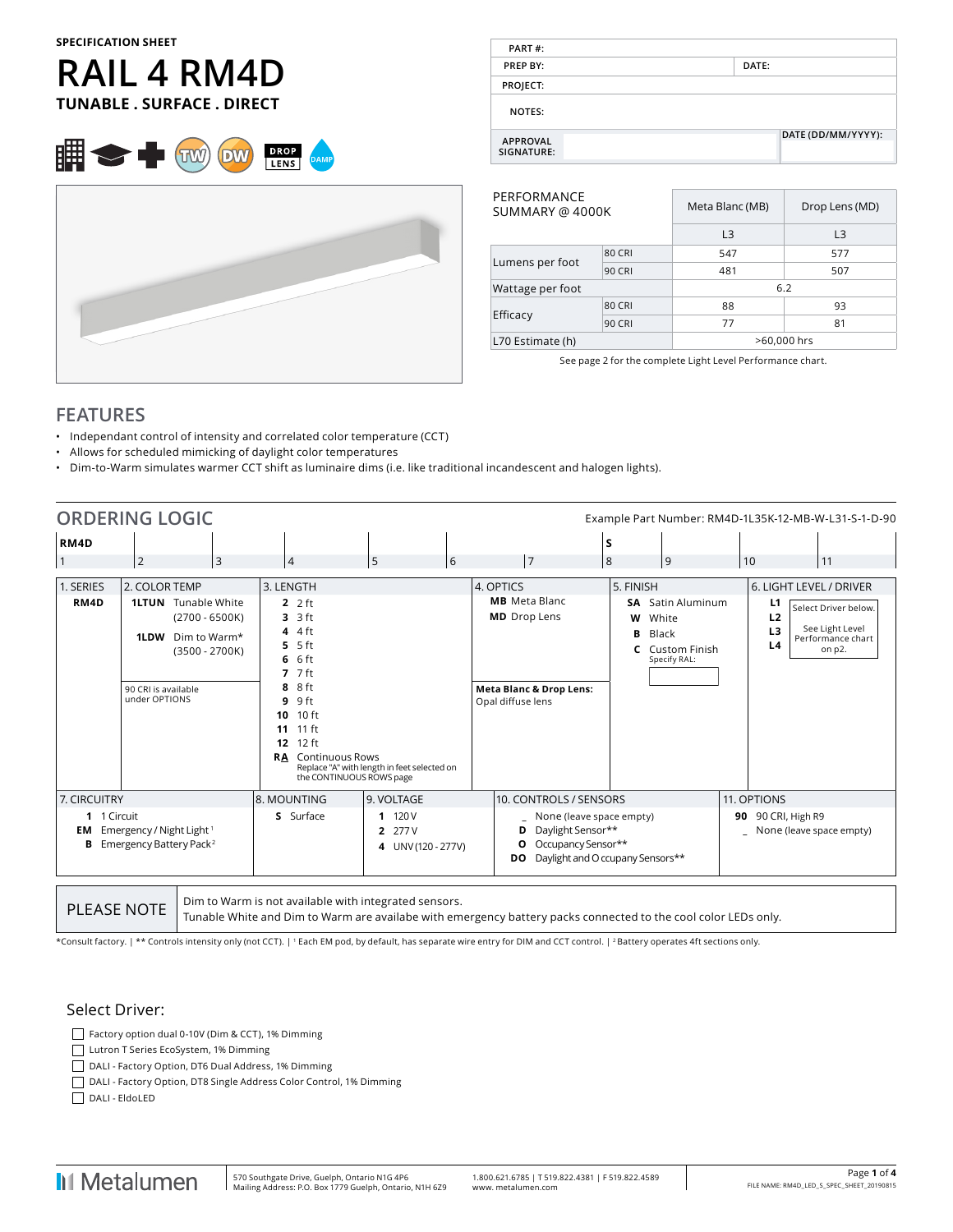### **Light Level Performance at 4000K**

|                                           |        | 2700K       |     |                |     | 4000K |     |     |     | 6500K |     |                |      |
|-------------------------------------------|--------|-------------|-----|----------------|-----|-------|-----|-----|-----|-------|-----|----------------|------|
| Meta Blanc (MB)                           |        | L1          | L2  | L <sub>3</sub> | L4  | L1    | L2  | L3  | L4  | L1    | L2  | L <sub>3</sub> | L4   |
| Total Lumens / foot (lm)                  | 80 CRI | 297         | 374 | 502            | 694 | 323   | 407 | 547 | 789 | 327   | 411 | 551            | 779  |
|                                           | 90 CRI | 261         | 329 | 441            | 610 | 284   | 358 | 481 | 693 | 287   | 361 | 484            | 685  |
| Wattage per foot                          |        | 3.9         | 4.8 | 6.5            | 9.7 | 3.8   | 4.7 | 6.2 | 9.1 | 3.9   | 4.9 | 6.6            | 10.1 |
| Efficacy (lm/W)                           | 80 CRI | 77          | 78  | 77             | 72  | 84    | 87  | 88  | 86  | 83    | 84  | 83             | 77   |
|                                           | 90 CRI | 67          | 68  | 68             | 63  | 74    | 76  | 77  | 76  | 73    | 74  | 73             | 68   |
| 80 CRI<br>Color Rendering (CRI)<br>90 CRI |        | $80+$       |     |                |     |       |     |     |     |       |     |                |      |
|                                           |        | $90+$       |     |                |     |       |     |     |     |       |     |                |      |
| L70 Estimate @ 25°C Ambient               |        | >60,000 hrs |     |                |     |       |     |     |     |       |     |                |      |

| Drop Lens (MD)              |        | 2700K       |     |                |     | 4000K |     |     |     | 6500K |     |                |      |
|-----------------------------|--------|-------------|-----|----------------|-----|-------|-----|-----|-----|-------|-----|----------------|------|
|                             |        | L1          | L2  | L <sub>3</sub> | L4  |       | L2  | L3  | L4  | L1    | L2  | L <sub>3</sub> | L4   |
| Total Lumens / foot (lm)    | 80 CRI | 314         | 395 | 527            | 731 | 341   | 429 | 577 | 830 | 346   | 434 | 578            | 813  |
|                             | 90 CRI | 276         | 347 | 463            | 643 | 300   | 377 | 507 | 729 | 304   | 381 | 508            | 715  |
| Wattage per foot            |        | 3.9         | 4.8 | 6.5            | 9.7 | 3.8   | 4.7 | 6.2 | 9.1 | 3.9   | 4.9 | 6.6            | 10.1 |
|                             | 80 CRI | 81          | 82  | 81             | 76  | 89    | 92  | 93  | 91  | 88    | 89  | 87             | 81   |
| Efficacy (lm/W)             | 90 CRI | 71          | 72  | 71             | 66  | 78    | 81  | 81  | 80  | 77    | 78  | 77             | 71   |
| 80 CRI                      |        | $80+$       |     |                |     |       |     |     |     |       |     |                |      |
| Color Rendering (CRI)       | 90 CRI | $90+$       |     |                |     |       |     |     |     |       |     |                |      |
| L70 Estimate @ 25°C Ambient |        | >60,000 hrs |     |                |     |       |     |     |     |       |     |                |      |

Metalumen's light level performance metrics are subject to manufacturers component tolerances.

#### **WIRING**



| Luminaire with Integral Driver                                                                                                                                      |                                                                                                                                                                                                                                                                  |  |  |  |  |  |  |
|---------------------------------------------------------------------------------------------------------------------------------------------------------------------|------------------------------------------------------------------------------------------------------------------------------------------------------------------------------------------------------------------------------------------------------------------|--|--|--|--|--|--|
| Line Voltage / Control to Luminaire                                                                                                                                 |                                                                                                                                                                                                                                                                  |  |  |  |  |  |  |
| Hard Wire<br>Power Cord                                                                                                                                             |                                                                                                                                                                                                                                                                  |  |  |  |  |  |  |
| <b>BLACK - LINE</b><br>(7) Leads<br>WHITE - NEUTRAL<br><b>BARE - GROUND</b><br>$VIOLET - DIM (+)$<br>$GREV - DIM (-)$<br>VIOLET - CCT MIX (+)<br>GREY - CCT MIX (-) | <b>BLACK - LINE</b><br>$(18-6)$<br>WHITE - NEUTRAL<br>VIOLET - DIM (+)<br>Not available with fixture<br><b>GREEN - GROUND</b><br>integrated occupancy or<br>RED - CCT MIX (+)<br>daylight sensor option.<br>VIOLET - DIM (+) ·<br>$GREV - DIM (-) / CCT MIX (-)$ |  |  |  |  |  |  |

| Luminaire with Remote Driver (BB Box)            |                                                                                                                                                      |                                     |                                                                                                                                                 |  |  |  |  |  |
|--------------------------------------------------|------------------------------------------------------------------------------------------------------------------------------------------------------|-------------------------------------|-------------------------------------------------------------------------------------------------------------------------------------------------|--|--|--|--|--|
| Line Voltage / Control to Remote Driver (BB Box) |                                                                                                                                                      |                                     |                                                                                                                                                 |  |  |  |  |  |
|                                                  | Hard Wire                                                                                                                                            | Power Cord                          |                                                                                                                                                 |  |  |  |  |  |
| (7) Leads                                        | <b>BLACK - LINE</b><br>WHITE - NEUTRAL<br><b>BARE - GROUND</b><br>VIOLET - DIM (+)<br>$GREV - DIM (-)$<br>VIOLET - CCT MIX (+)<br>GREY - CCT MIX (-) | $(18-6)$                            | <b>BLACK - LINE</b><br><b>WHITE - NEUTRAL</b><br><b>GREEN - GROUND</b><br>RED - CCT MIX (+)<br>VIOLET - DIM (+)<br>GREY - DIM (-) / CCT MIX (-) |  |  |  |  |  |
|                                                  |                                                                                                                                                      | Remote Driver (BB Box) to Luminaire |                                                                                                                                                 |  |  |  |  |  |
|                                                  | Hard Wire                                                                                                                                            | Cord                                |                                                                                                                                                 |  |  |  |  |  |
| Remote<br>Driver                                 | RED - LED1 +<br>BLUE - LED1 -<br>RED - LED2 +<br>BLUE - LED2 -<br><b>BARE - GROUND</b>                                                               | $(18-5)$                            | BLACK - LED1 -<br>WHITE - LED1 +<br><b>GREEN - GROUND</b><br>VIOLET - LED2 +<br>GREY - LED2 -                                                   |  |  |  |  |  |

**I**I Metalumen

 $\overline{1}$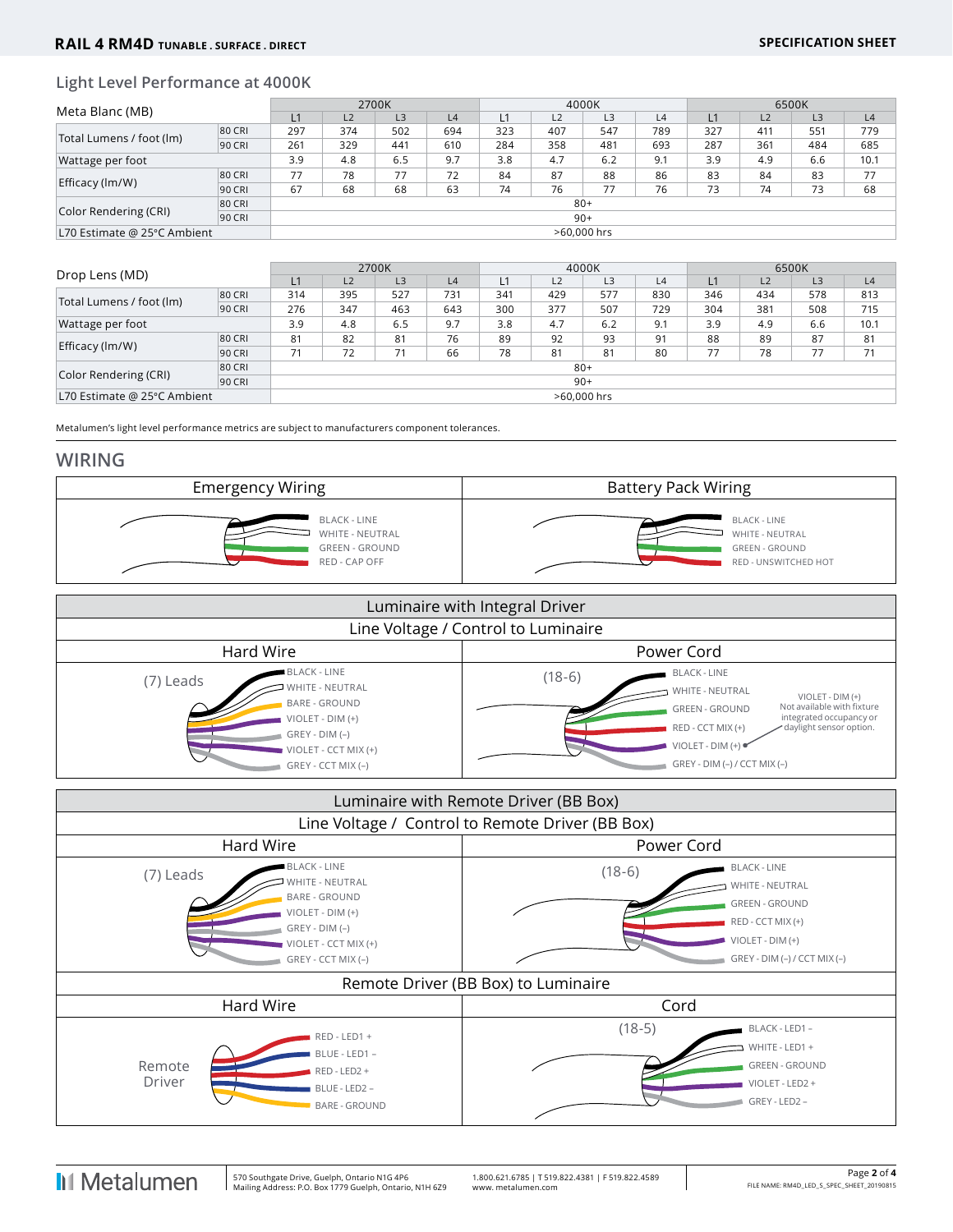## **CONTINUOUS ROWS**

Step 1) Indicate desired quantity of rows under the QTY column

Step 2)  $\Box \leftrightarrow$  Pods  $\overline{\rightarrow}$  If applicable, select pod(s) per row to indicate desired Emergency lighting location. If a similar row requires a different Emergency lighting location, please fill out another sheet.

Record drawings for rows not represented here will be sent out upon order.